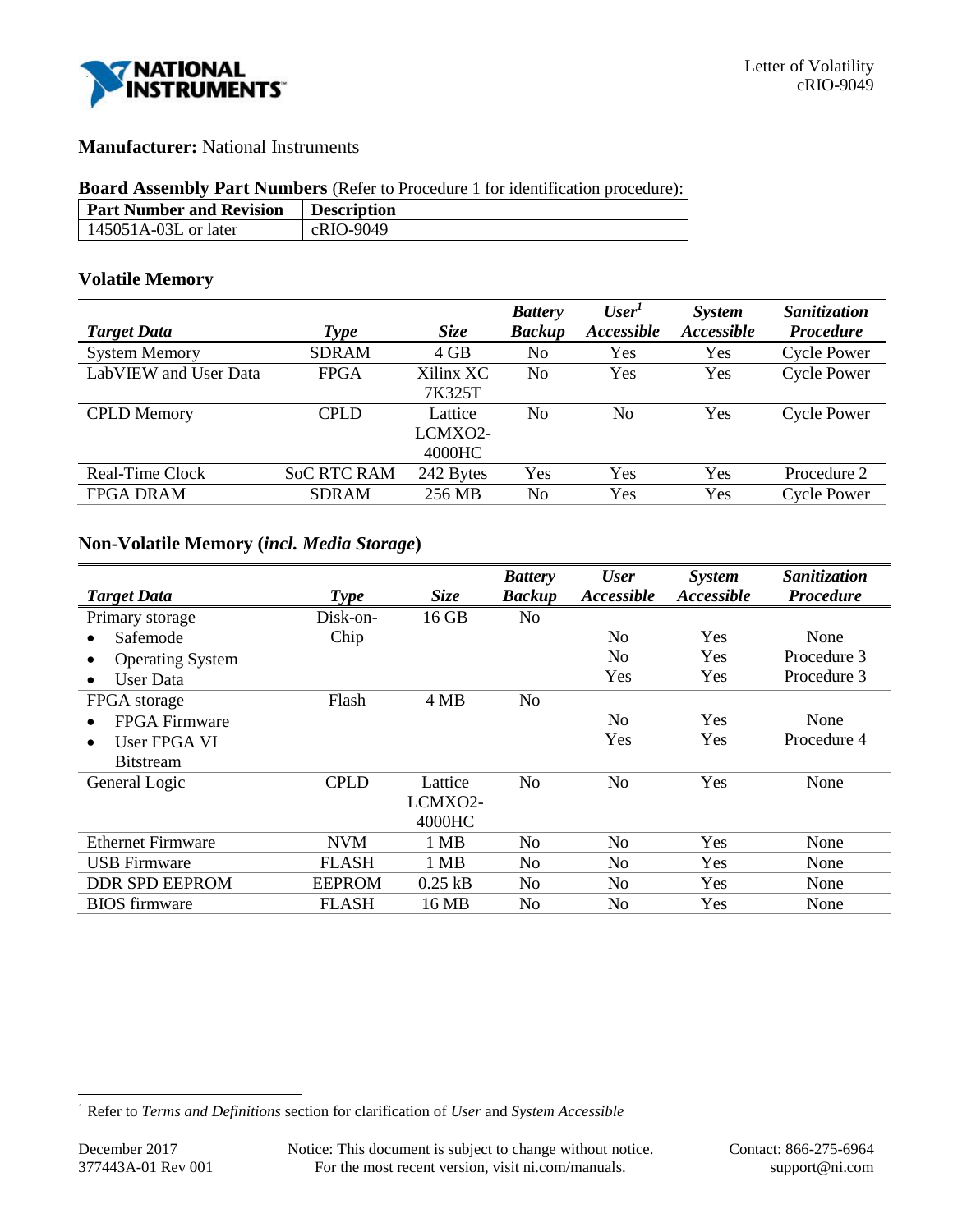

# **Procedures**

## **Procedure 1 – Board Assembly Part Number identification:**

To determine the Board Assembly Part Number and Revision, check the top left corner of the white label on the bottom of the module (145051a-03L, where 'a' is a capital letter indicating the revision).

# **Procedure 2 – SoC RTC RAM (Real-Time Clock Data):**

The battery-backed Real-Time Clock data can be cleared from the SoC RTC RAM using the CMOS reset button. To clear the Real-Time Clock data, perform the following steps:

- 1. Disconnect power form the cRIO controller.
- 2. Locate the CMOS reset button in the center of the cRIO backplane.
- 3. Press the CMOS reset button and hold it for 1 second.

# **Procedure 3 – Primary Storage Disk-on-Chip (OS and User Data):**

The Primary Storage DoC can be reformatted to clear the OS and User Data areas. The format operation is a "quick format" that re-initializes the file table, thereby making the existing files inaccessible. Format the drive for this NI Linux Real-Time target by performing one of the following steps:

- 1. Right-click the controller in MAX and click on "Format Drive".
- 2. Issue the nisystemformat command via a serial console local connection or SSH remote connection. Visit ni.com/info and enter the info code *format* for details.
- 3. Write a LabVIEW program that invokes the Format VI of the System Configuration API for the controller.

# **Procedure 4 – FPGA Storage Flash (User FPGA Bitstream):**

The User FPGA Bitstream in the FPGA Storage Flash can be cleared using NI-RIO Device Setup. To clear the bitstream from the flash, perform the following steps:

- 1. Add the cRIO target to your LabVIEW project by right-clicking on the project and selecting New » Targets and Devices and selecting your cRIO.
- 2. Right-click on the FPGA project item and select RIO Device Setup.
- 3. In the *Advanced* section, select *Erase Bitfile on Flash*.